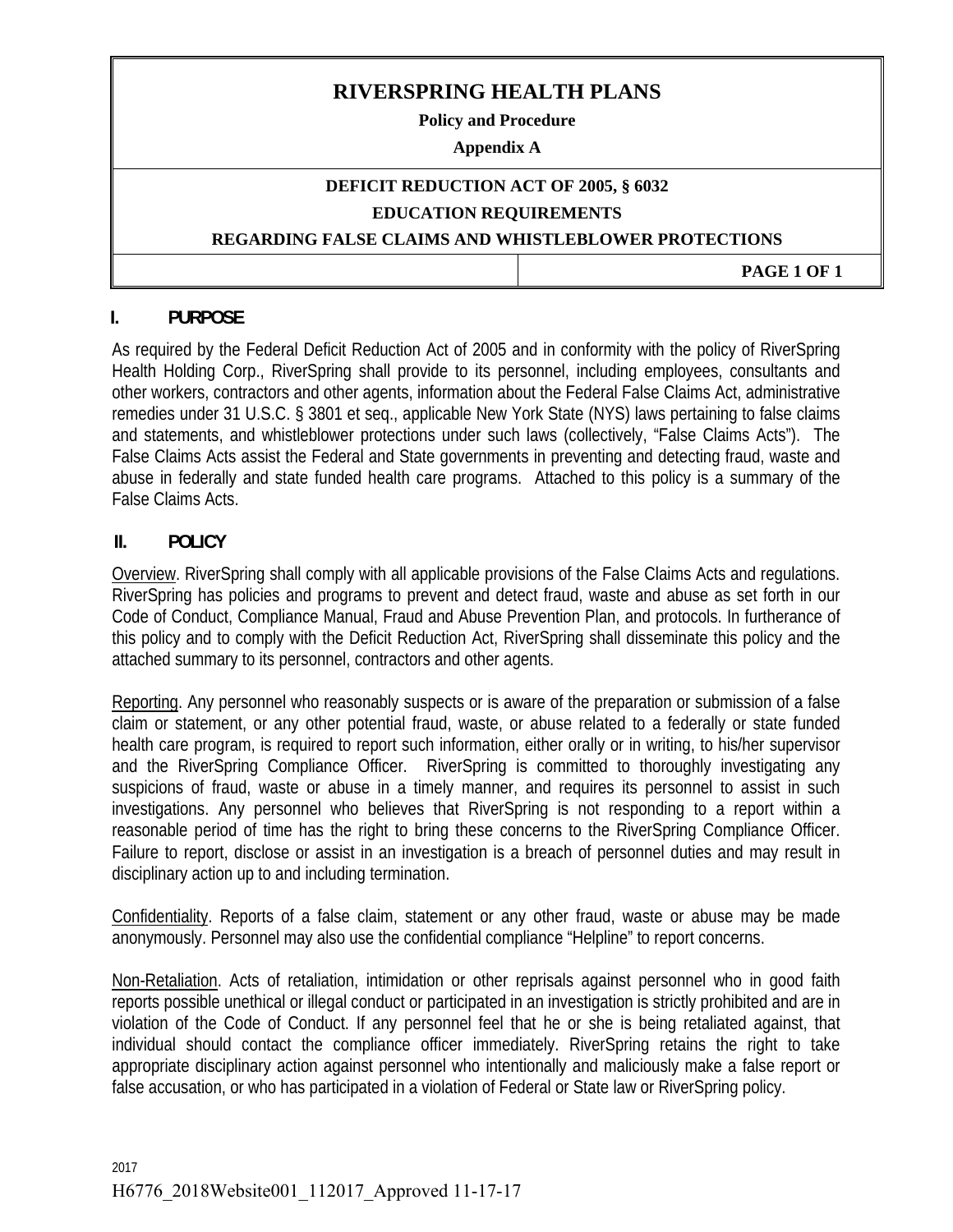# **FEDERAL**

### *FEDERAL FALSE CLAIMS ACT (FCA), 31 U.S.C. §§ 3729-3733 (FCA)*

FCA Imposes liability on persons and companies who defraud government programs. Includes a "qui tam" provision that allow individuals to file actions on behalf of the government ("whistleblower" provisions).

## *FRAUD ENFORCEMENT AND RECOVERY ACT OF 2009 (FERA)*

FERA expands the scope of potential FCA liability, expands the statute of limitations, strengthens the government's means to combat fraud, reduces procedural hurdles to litigate alleged FCA violations, and strengthens whistleblower protections.

# *PATIENT PROTECTION AND AFFORDABLE CARE ACT OF 2010 (PPACA)*

PPACA continues the expansion of FCA, gives the government new enforcement tools, defines reporting and repayment deadlines for overpayments, mandates compliance programs for certain health care providers, and enhances criminal and administrative penalties for noncompliance.

|                   | "Knowing" and "Knowingly":<br>(A) mean that a person, with respect to information<br>has actual knowledge of the information;<br>(i)<br>(ii) acts in deliberate ignorance of the truth or falsity of the information; or<br>(iii) acts in reckless disregard of the truth or falsity of the information; and<br>(B) requires no proof of specific intent to defraud.<br>Note: The FCA does not require that the person has actual knowledge that the claim is false; a<br>person who acts in reckless disregard or deliberate ignorance of the truth or falsity of the                                                              |
|-------------------|-------------------------------------------------------------------------------------------------------------------------------------------------------------------------------------------------------------------------------------------------------------------------------------------------------------------------------------------------------------------------------------------------------------------------------------------------------------------------------------------------------------------------------------------------------------------------------------------------------------------------------------|
| <b>DEFINTIONS</b> | information may be found liable.<br>"Claim":<br>(A) means any request or demand, whether under a contract or otherwise, for money or<br>property and whether or not the United States has title to the money or property, that<br>is presented to an officer, employee, or agent of the United Sates; or<br>(i)<br>is made to a contractor, grantee, or other recipient, if the money or property is to<br>(ii)<br>be spent or used on the Government's behalf or to advance a Government<br>program or interest, and if the United States Government<br>provides or has provided any portion of the money or property which<br>(1) |
|                   | is requested or demanded; or<br>will reimburse such contractor, grantee, or other recipient for any<br>(11)<br>portion of the money or property which is requested or demanded.<br>(B) does not include requests or demands for money or property that the Government has paid<br>to an individual as compensation for Federal employment or as an income subsidy with no<br>restrictions on that individual's use of the money or property.                                                                                                                                                                                        |
|                   | "Obligation" means an established duty, whether or not fixed, arising from an express or implied<br>contractual, grantor-grantee, or licensor-licensee relationship, from a fee-based or similar<br>relationship, from statute or regulation, or from retention of any over-payment.                                                                                                                                                                                                                                                                                                                                                |
|                   | "Material" means having a natural tendency to influence, or be capable of influencing, the<br>payment or receipt of money or property.                                                                                                                                                                                                                                                                                                                                                                                                                                                                                              |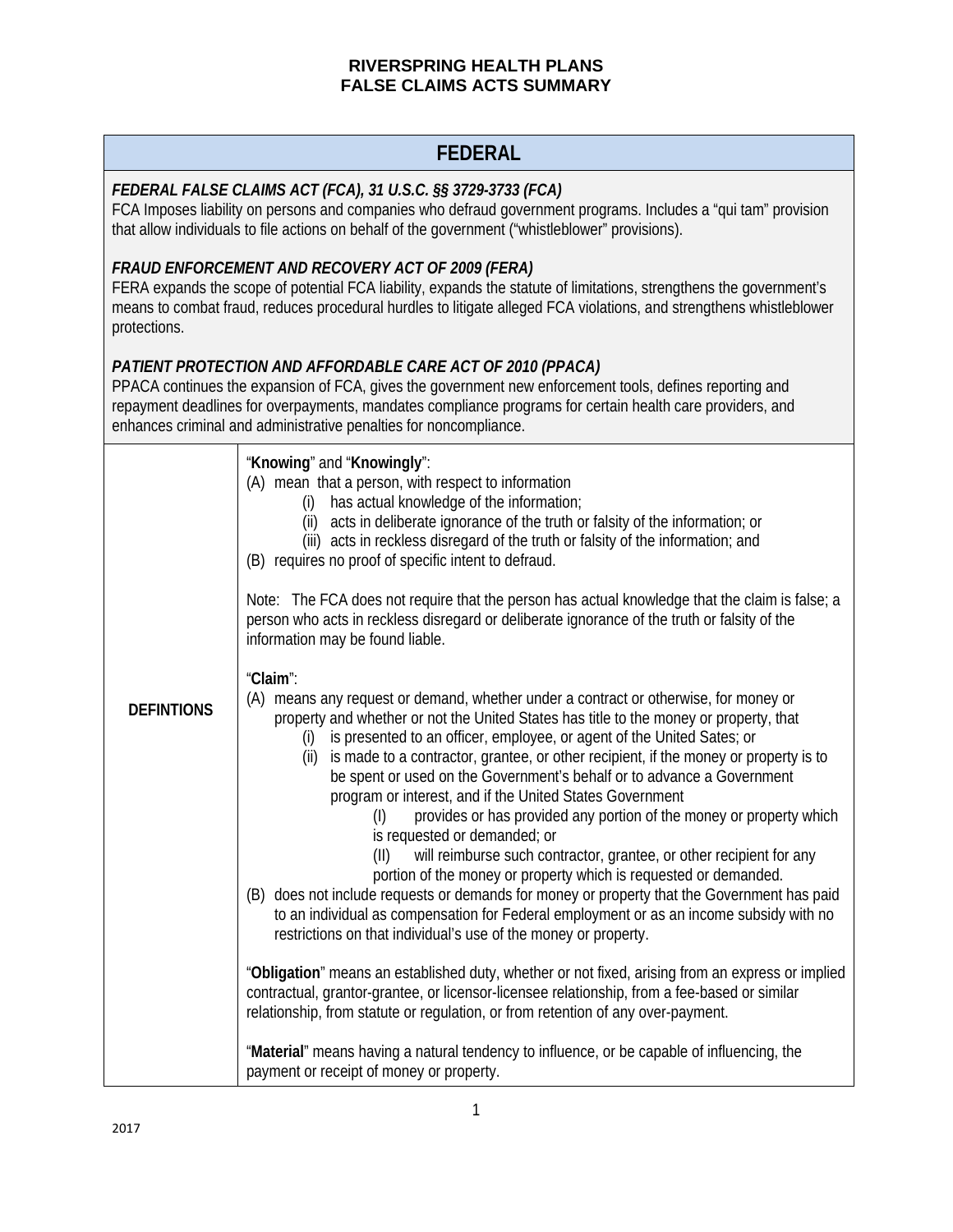| <b>UNLAWFUL</b><br><b>ACTS</b>    | Any person who commits any of the following will be liable to the United States Government for<br>a civil penalty:<br>(A) knowingly presents, or causes to be presented, a false or fraudulent claim for payment or<br>approval;<br>(B) knowingly makes, uses, or causes to be made or used, a false record or statement material<br>to a false or fraudulent claim;<br>(C) conspires to commit a violation (herein described);<br>(D) has possession, custody, or control of property or money used, or to be used, by the<br>Government and knowingly delivers, or causes to be delivered, less than all of that money<br>or property;<br>(E) is authorized to make or deliver a document certifying receipt of property used, or to be<br>used, by the Government and, intending to defraud the Government, makes or delivers the<br>receipt without completely knowing that the information on the receipt is true;<br>knowingly buys, or receives as a pledge of an obligation or debt, public property from an<br>(F)<br>officer or employee of the Government, or a member of the Armed Forces, who lawfully may |
|-----------------------------------|-------------------------------------------------------------------------------------------------------------------------------------------------------------------------------------------------------------------------------------------------------------------------------------------------------------------------------------------------------------------------------------------------------------------------------------------------------------------------------------------------------------------------------------------------------------------------------------------------------------------------------------------------------------------------------------------------------------------------------------------------------------------------------------------------------------------------------------------------------------------------------------------------------------------------------------------------------------------------------------------------------------------------------------------------------------------------------------------------------------------------|
|                                   | not sell or pledge property; or<br>(G) knowingly makes, uses, or causes to be made or used, a false record or statement material<br>to an obligation to pay or transmit money or property to the Government, or knowingly<br>conceals or knowingly and improperly avoids or decreases an obligation to pay or transmit<br>money or property to the Government.                                                                                                                                                                                                                                                                                                                                                                                                                                                                                                                                                                                                                                                                                                                                                          |
| <b>EXAMPLES</b>                   | A provider submits a bill to Medicare/Medicaid for services not provided.<br>П<br>A physician creates backdated records to support a claim already submitted.<br>П<br>An individual who submits records that s/he knows or should know is false to obtain<br>$\blacksquare$<br>payment from the government.<br>"Reverse false claim" - a plan that obtains payments from Medicaid throughout the year                                                                                                                                                                                                                                                                                                                                                                                                                                                                                                                                                                                                                                                                                                                   |
| <b>ENFORCEMENT</b><br>& PENALTIES | and files a false cost report to avoid making a refund.<br>A person who commits an unlawful act will be liable to the United States government for civil<br>penalties of not less than \$10,957 and not more than \$21,916, adjusted for inflation by the<br>Federal Civil Penalties Inflation Adjustment Act of 1990, plus three (3) times the amount of<br>damages which the Government sustains because of the act of that person.<br>Reduced damages: The court may assess not less than 2 times the amount of said damages if                                                                                                                                                                                                                                                                                                                                                                                                                                                                                                                                                                                      |
|                                   | the court finds that:<br>(A) the person committing the violationfurnished officials of the United States responsible for<br>investigating false claims violations with all information known to such person about the<br>violation within 30 days after the date on which the defendant first obtained the information;<br>such person fully cooperated with any Government investigation of such violation; and<br>(B)<br>(C) at the time such person furnished the United States with the information about the violation,<br>no criminal prosecution, civil action, or administrative action had commenced under this title<br>with respect to such violation, and the person did not have actual knowledge of the<br>existence of an investigation into such violation.                                                                                                                                                                                                                                                                                                                                             |
|                                   | <b>Qui Tam Actions by Private Persons:</b><br>Private parties may bring an action on behalf of the United States. If the Government intervenes<br>in the qui tam action, the private party shall receive at least 15% but not more than 25% of the<br>proceeds of the action; if the Government does not intervene, the private party shall receive at<br>least 25% and not more than 30%.                                                                                                                                                                                                                                                                                                                                                                                                                                                                                                                                                                                                                                                                                                                              |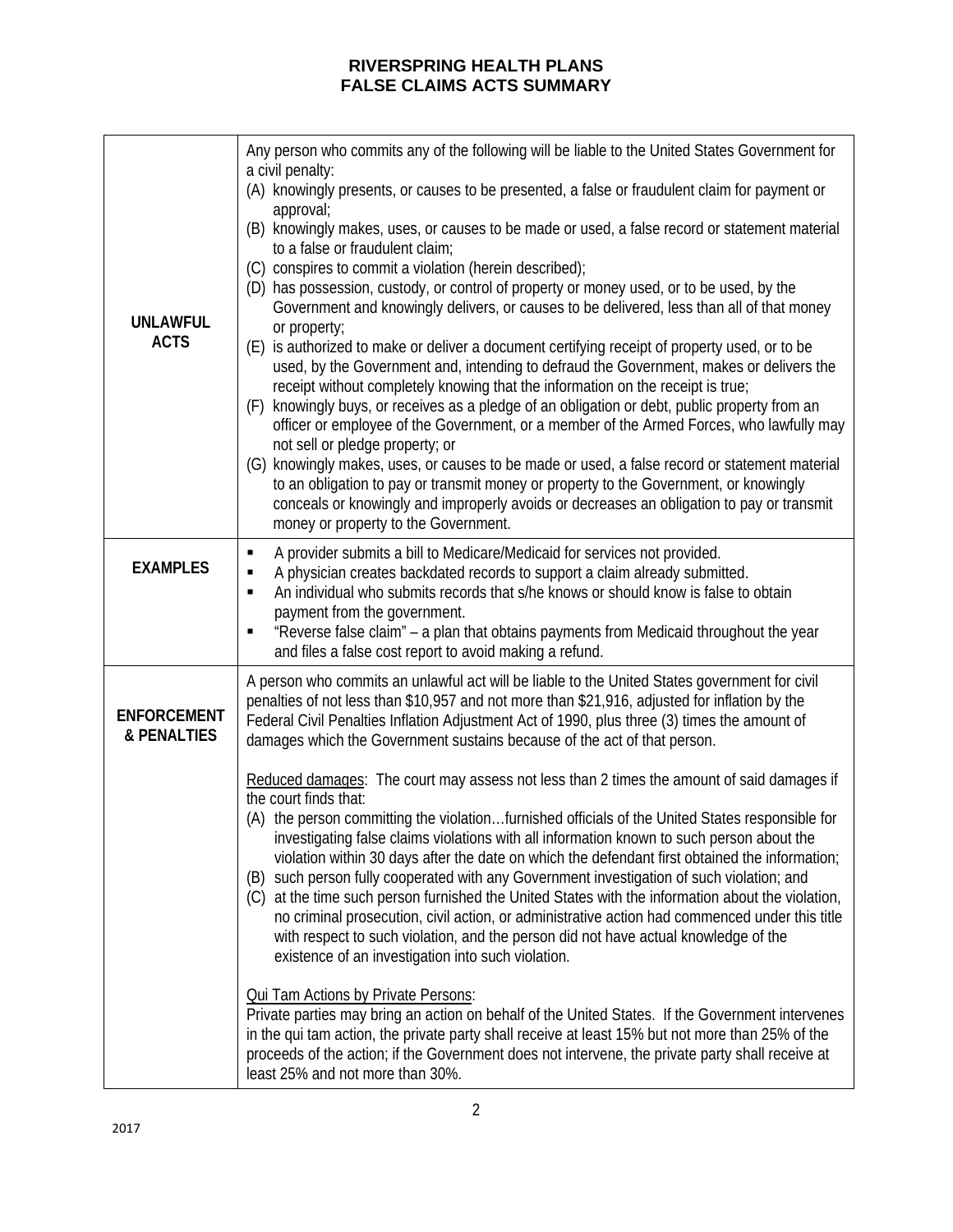# *PROGRAM FRAUD CIVIL REMEDIES ACT (PFCRA), 31 U.S.C. §§ 3801-3812*

PFCRA allows for administrative recoveries by federal authorities and agencies. Note: Unlike the FCA, a violation under the PFCRA occurs when a false claim or statement is submitted, not when the claim is paid. The determination of falsity and the imposition of penalties are made by the federal authority or agency, not the federal courts.

| <b>UNLAWFUL ACTS</b> | <b>False Claims:</b> A civil penalty of not more than \$10,957 may be imposed upon any person who<br>makes, presents, or submits, or causes to be submitted, a claim that the person knows or has<br>reason to know:<br>(A) Is false, fictitious, or fraudulent;<br>Includes or is supported by any written statement which asserts a material fact which is<br>(B)<br>false, fictitious, or fraudulent;                                         |
|----------------------|--------------------------------------------------------------------------------------------------------------------------------------------------------------------------------------------------------------------------------------------------------------------------------------------------------------------------------------------------------------------------------------------------------------------------------------------------|
|                      | (C) Includes or is supported by any written statement that omits a material fact; is false,<br>fictitious, or fraudulent as a result of such omission; and is a statement in which the<br>person making, presenting, or submitting such statement has a duty to include such<br>material fact; or<br>(D) Is for payment for the provision of property or services which the person has not provided<br>as claimed.                               |
|                      | <b>False Statements:</b> A civil penalty of not more than \$10,957 may be imposed on any person<br>who makes, presents, or submits, or causes to be made, presented or submitted, a written<br>statement that the person knows or has reason to know:<br>(A) Asserts a material fact which is false, fictitious, or fraudulent; or<br>Omits a material fact; and<br>(B)<br>(C) Is false, fictitious, or fraudulent as a result of such omission. |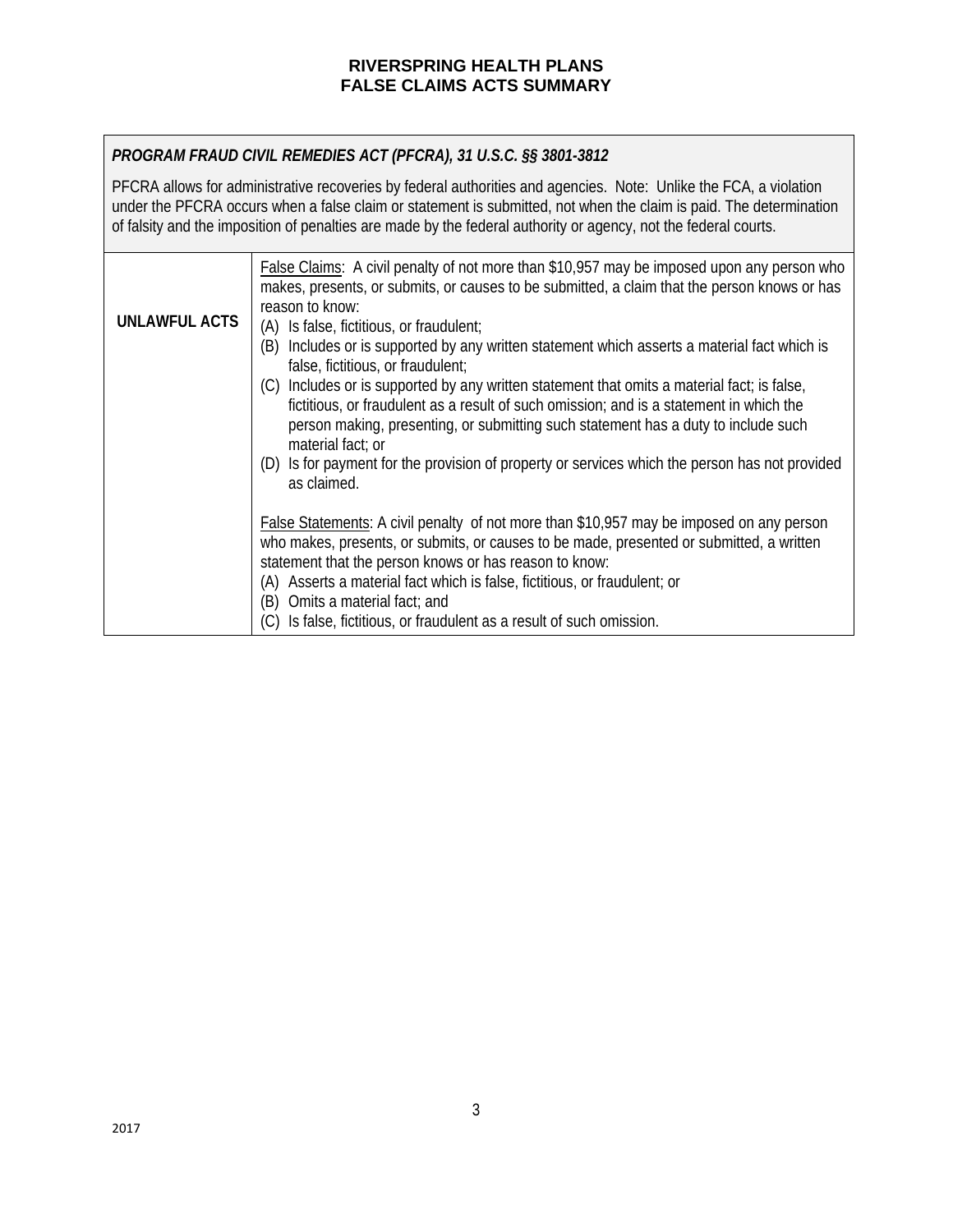# **NEW YORK STATE**

# *New York Civil Laws*

## *NEW YORK FALSE CLAIMS ACT, State Finance Law §§ 187-194*

The New York False Claims Act (NY FCA) is similar to the federal FCA. It imposes liability for treble damages and penalties on persons and entities that present false claims for payment to the state or local governments, and encourages private parties or whistleblowers to report false claims and file qui tam actions by incentivizing such actions with 15%-30% of any recovery plus attorneys' fees.

# *NEW YORK FRAUD ENFORCEMENT AND RECOVERY ACT 2010 (NY FERA)*

NY FERA amends the NY FCA, expands liability, expands the statute of limitations and relaxes procedural hurdles. Many of the amendments follow the federal FERA.

# *NEW YORK SOCIAL SERVICES LAW § 145-b*

It is a violation to knowingly obtain or attempt to obtain payment for items or services furnished under any social services program, including Medicaid, by use of a false statement, deliberate concealment or other fraudulent scheme or device. The State or local social services district may recover three (3) times the amount incorrectly paid, and the Department of Health may impose a civil penalty of up to \$10,000, per violation. If repeat violations occur within five years or violations involve more serious violations of Medicaid rules, a penalty of up to \$30,000 may be imposed..

# *NEW YORK SOCIAL SERVICES LAW § 145-c*

Any person who applies for or receives public assistance by intentionally making a false or misleading statement, or intentionally concealing or withholding facts, then the person's needs or that of the person's family, will not be taken into account for six months for a first offense, twelve months for a second offense or wrongful receipt of benefits from \$1,000 to \$3,900, eighteen months for a third offense or wrongful receipt of benefits in excess of \$3,900, and five years for any subsequent offenses.

# *New York Criminal Laws*

# *NEW YORK SOCIAL SERVICES LAW § 145* – *Penalties*

Any person, who by means of a false statement, deliberate concealment or other fraud obtains, attempts to obtain or aids any person to obtain public assistance, is guilty of a misdemeanor.

### *NEW YORK SOCIAL SERVICES LAW § 366-b* – *Penalties For Fraudulent Practices*

Any person who knowingly makes a false statement, or by deliberate concealment or other fraud, obtains, attempts to obtain or aids any person to obtain public assistance, including Medicaid, to which that person is not entitled, is guilty of a Class A misdemeanor.

Any person who, with intent to defraud, presents for payment any false or fraudulent claim for furnishing services, knowingly submits false information in order to obtain greater Medicaid compensation, or knowingly submits false information in order to obtain authorization to provide items or services, is guilty of a Class A misdemeanor.

# *NEW YORK PENAL LAW ARTICLE 155* – *Larceny*

Any person who, with intent to deprive another of property, wrongfully takes, obtains, or withholds such property by trick, embezzlement, false pretense, false promise, including a scheme to defraud, is guilty of larceny. Larceny applies to Medicaid fraud. Larceny includes petit larceny (Class A misdemeanor) and grand larceny in varying degrees, ranging from Class B felony to Class E felony.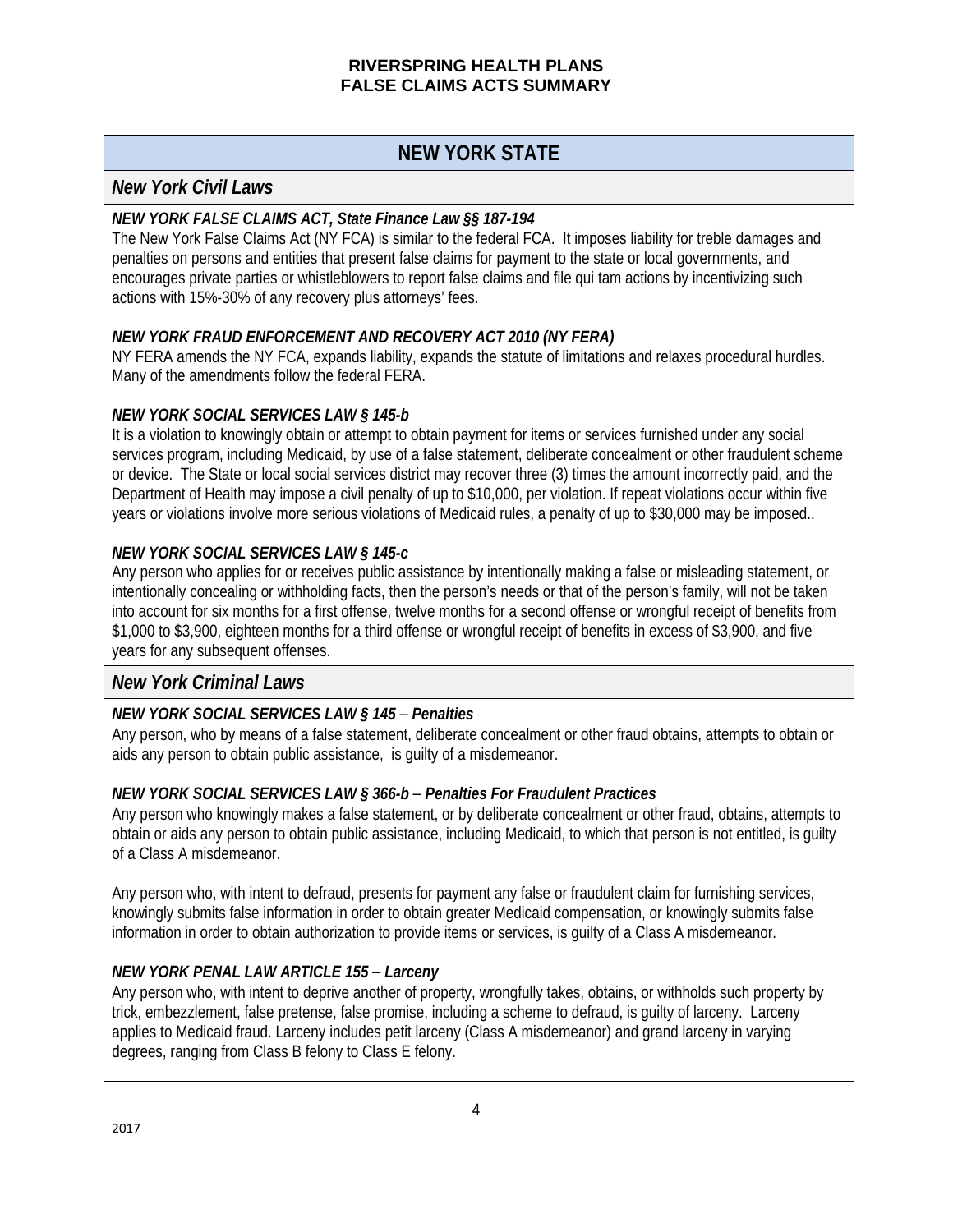### *NEW YORK PENAL LAW ARTICLE 175* – *False Written Statements*

Falsifying business records or filing false information or claims have been applied to Medicaid fraud prosecutions. These offenses range from Class A misdemeanor to Class D or E felony.

## *NEW YORK PENAL LAW ARTICLE 176* – *Insurance Fraud*

This law applies to fraudulent claims for insurance payment, including Medicaid or other health insurance. Insurance fraud range may be a Class A misdemeanor or a felony ranging from a Class B felony to a Class E felony.

### *NEW YORK PENAL LAW ARTICLE 177* – *Health Care Fraud*

This law applies to fraudulent claims for payment from a health plan, including Medicaid. Health care fraud may be a class A misdemeanor or range from a Class E felony to a Class B felony.